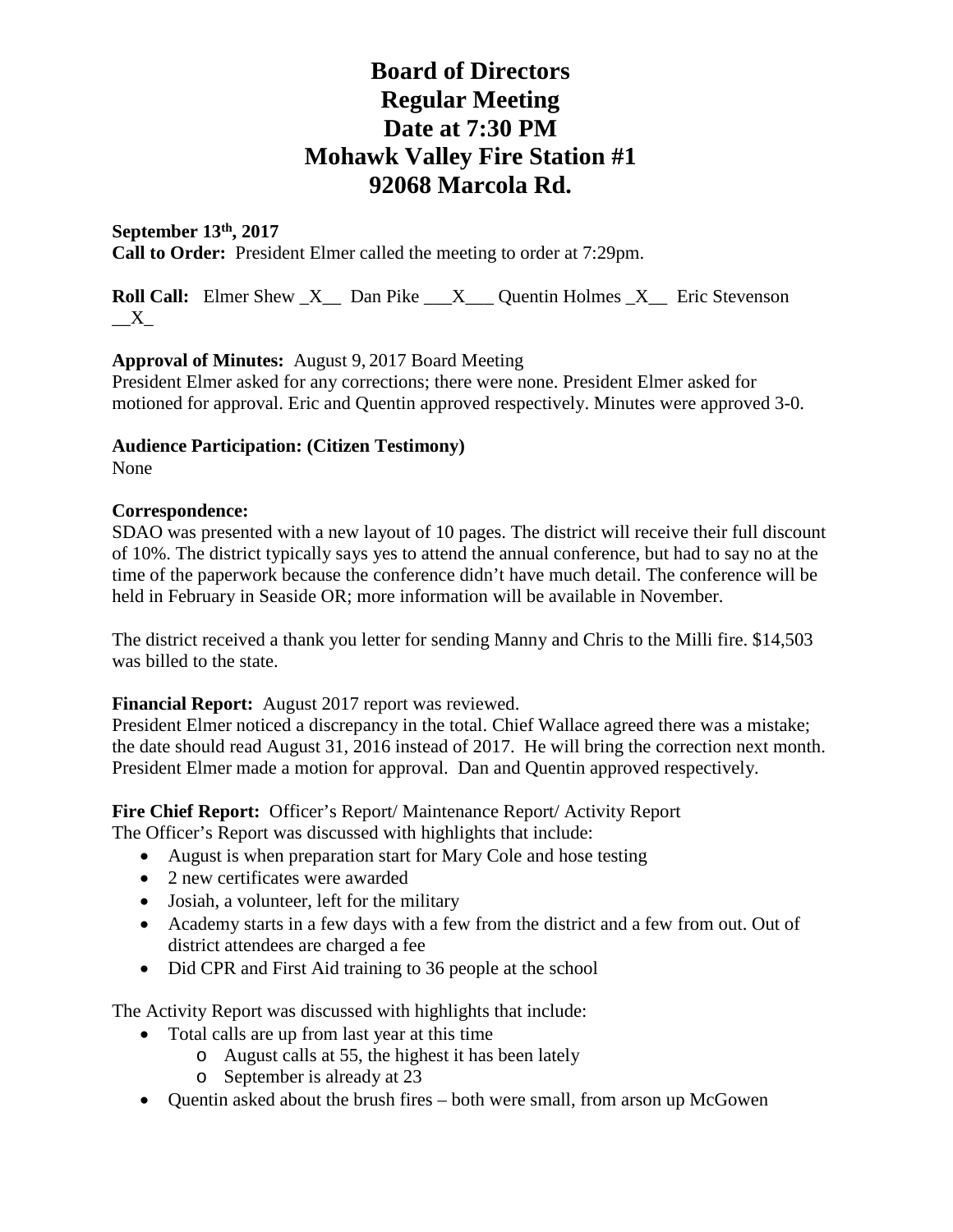• Attended 2 conflags (Milli and Chetco); denied another opportunity to make sure we weren't short at the home front

### Maintenance Report

The Maintenance Report was discussed with highlights that include:

- No big projects because of the big fire season. Some projects are missing that the seasonal employee has done
- Quentin asked about testing pumps. Chris stated that a  $3<sup>rd</sup>$  party tests them annually
- 3 engines have failed this year due to leaking valves. Chris has a quote out for them and noted that the kits are the expensive part

## **Old Business**:

1. Station 2

We are waiting on the county for approval.

2. Mary Cole Days

The beer garden wasn't as successful possibly due to the memorials being held for the fatal crash the week before. We went on 6 calls during Mary Cole.

3. Reader Board

The school board agreed to a joint partnership. Chief Wallace went to the Lion's Club meeting the night before and they have expressed their wishes to donate to the purchase of a new board. The Booster club agreed to help financially and agreed it would be a community board. Chief would most likely have control of the board and the community can email requests of what they want displayed on the board. If the new board is electronic, it can display several messages at once.

### 4. SDAO Training

We hosted a small class in August, which is common for the summer. As stated before, the annual conference will be in February in Seaside, OR and more information will be available in November.

5. Surplus Mower

All parties that participated in the silent auction were notified. The mower has moved onto it's new home.

### **New Business:**

1. Board Vacancy

Two applications were turned in. The board discussed each applicant. Chief Wallace will notify the selected person and thank the other for applying.

### 2. Old Equipment

Station 3 has a rodent most likely because it is being used for storage. It is being cleaned and some equipment is being given away to Sweet Home and Alfafa fire district. Chief Wallace discussed what was being given away and what cannot be donated even to 3<sup>rd</sup>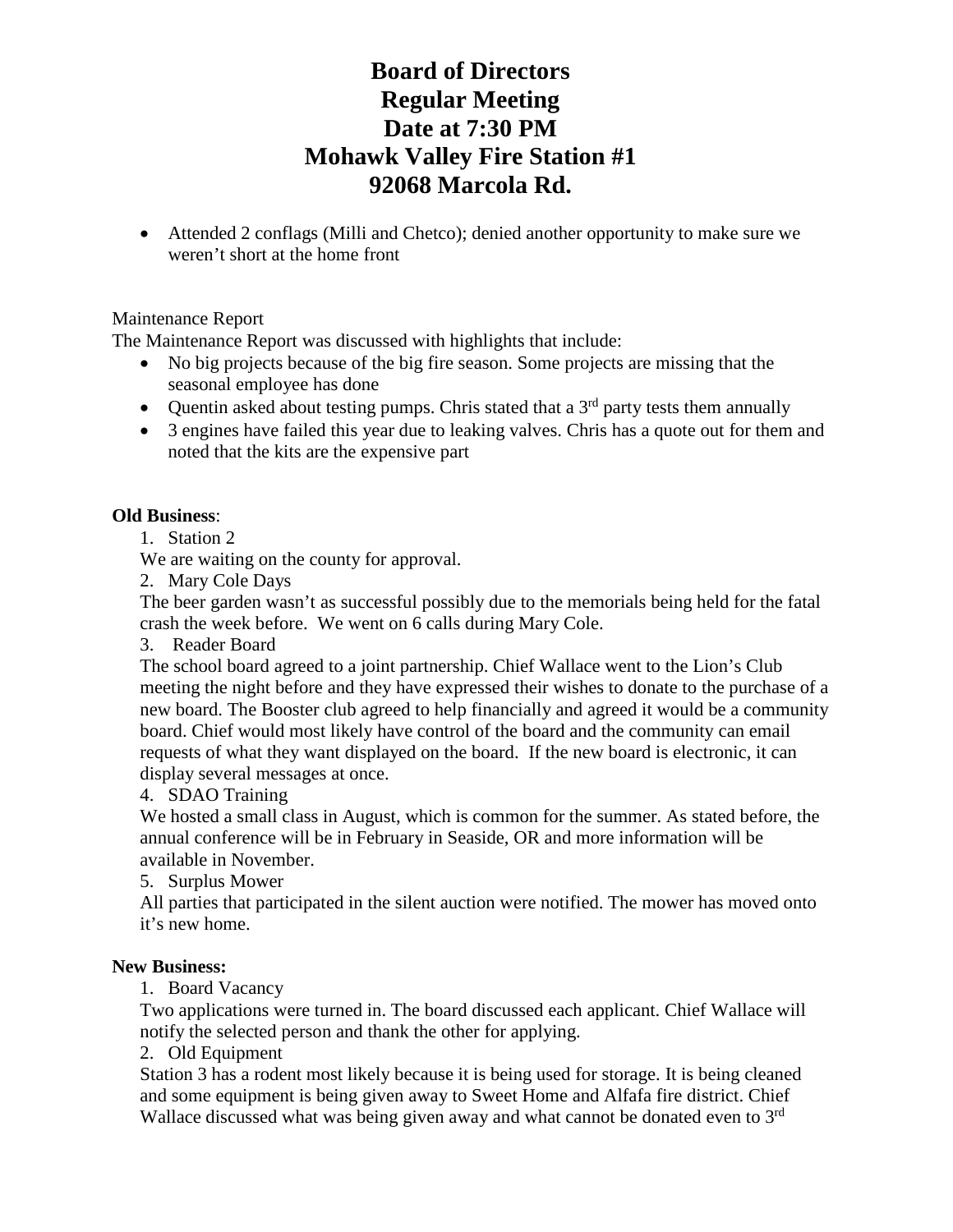world countries. He said even having airpacks that cannot be used is an OSHA violation because they could be mistakenly used. They need to be destroyed. Trent suggested we check with the water department and Chief Wallace said he would. President Elmer suggested we keep twice want we think we need wanted to know if anything was going to be refurbished. Chris said anything to be refurbished is set aside. Chief Wallace was given permission to continue cleaning and donating old equipment.

## 3. Grants

Chief Wallace said he still hasn't heard about the grant they applied for. Some grants were recently approved so he isn't sure why they haven't heard back.

He is applying for a grant through the SDAO to update interior and exterior to keyless entry. The grant would also help with wireless security cameras.

He is also applying for a \$24,000 grant through FireHouse subs to replace the backup extrication equipment. An inspector was surprised we still have this extrication equipment. Chief Wallace is hopeful since Dexter received a similar grant.

He continues to look at other grants.

4. Replacement Options

Chief Wallace says the airpacks have about 4 years of life left and it is a huge expense to replace. A few of our apparatus are hitting their 20-25 year mark and it is too much to replace all at once. Chief Wallace stated that a 5 year levy would help with the cost and believes we have the community support. He is hoping to do one purchase that will replace two of the old ones, but the new one will be versatile and have the same pump and tank capacity.

Chief Wallace said the longer we wait to purchase, there is most likely a 3% increase each year and we can't drain the other budget items in case something happens. An apparatus can take 1.5 years to get to the station after purchase and airpacks will take a year. President Elmer would like to see a cost package put together. The SDAO can help with the bonds and levies.

Chief Wallace talked about his plan to buy one, pay it off and buy a new one. President Elmer wanted to know why a tender would be replaced before an engine. Chief Wallace said tenders are used more. Chief Wallace said a type 1 and 3 would save on maintenance. Quentin would like a side by side picture comparison.

5. Audit

It is currently in process of being completed. We are waiting to hear back from the Auditor.

## **Items Not on Agenda:**

Financial Board policy

Chief Wallace wants some changes updated such as we now give W2s instead of 1099s and we hire help if a paid employee is on conflag. President Elmer would like to add a time of payment being the next pay day. This would help with the consistency of bookkeeping. 2. 2015 KME

KME has been having issues since it was purchased and is going to the shop. Chris was informed the kingpins and front axels are not good. There was no contact with the manufacture within a year so nothing is under warranty and kingpins weren't under warranty anyhow.